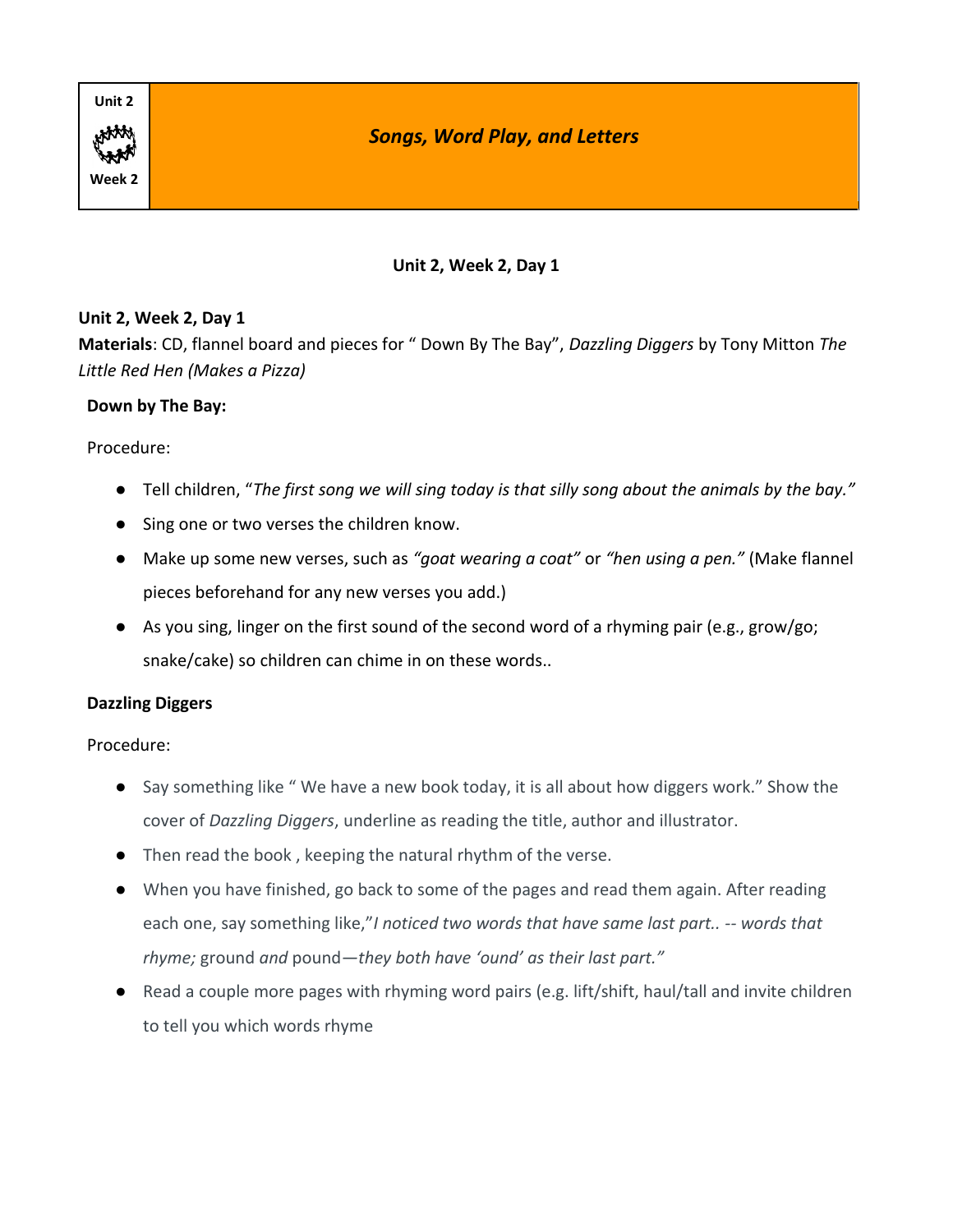#### **Come On and Join in to the Game:**

Procedure:

- Say something like, *"Now we are going to sing a song about joining in to play a game with our friends. The name of the song is "Come on and Join in to the Game."* Ask children to stand up for the song.
- Sing four or five verses ("*clap," "sneeze," "yawn," "jump,*" and *"snap fingers")* and model the motions.

### **Interesting-Sounding Words [And The Little Red Hen (Makes a Pizza):**

- As you hold up the book say, *"Next we are going to talk about some of the interesting – sounding words in the book The Little Red Hen (Makes a Pizza). "*
- You might say, "Mozzarella is an interesting-sounding word. Say it with me. Mozz a- rell-a. *Mozzarella is a long word, isn't it? Mozzarella is a kind of cheese you put on a pizza. Mozzarella starts with the sound /m/ and we write /m/ with the letter M."*
- Write M on the easel so children can see it, labeling our actions in making it.
- Then say, *"Another interesting word is pepperoni. Let's say it together. Pepp –er- o-ni. Pepperoni starts with /p/, and we write that sound with the letter P. Write P so children can see it. Describe your actions ("a long vertical line, and then a line that starts at the top of the long vertical line, goes out, and then curves back to the middle….")*.
- Your might say, *"A third word that sounds very interesting is delicatessen. Let's say that one together, too: Del – i - ca- tess-en. The Little Red Hen bought her mozzarella cheese and her pepperoni at a delicatessen, which is a kind of store. Delicatessen starts with /d/, and we use the letter D to write that sound."* Write D, so children can see it. Describe your actions as you write the letter.
- Comment that some words are really fun to say, and they'll talk about some more interesting – sounding words on another day.
	- The interesting- sounding words from The Little Red Hen can easily be worked into a lunch time conversation. This will give children more practice saying the words and help them to more fully understand their meaning.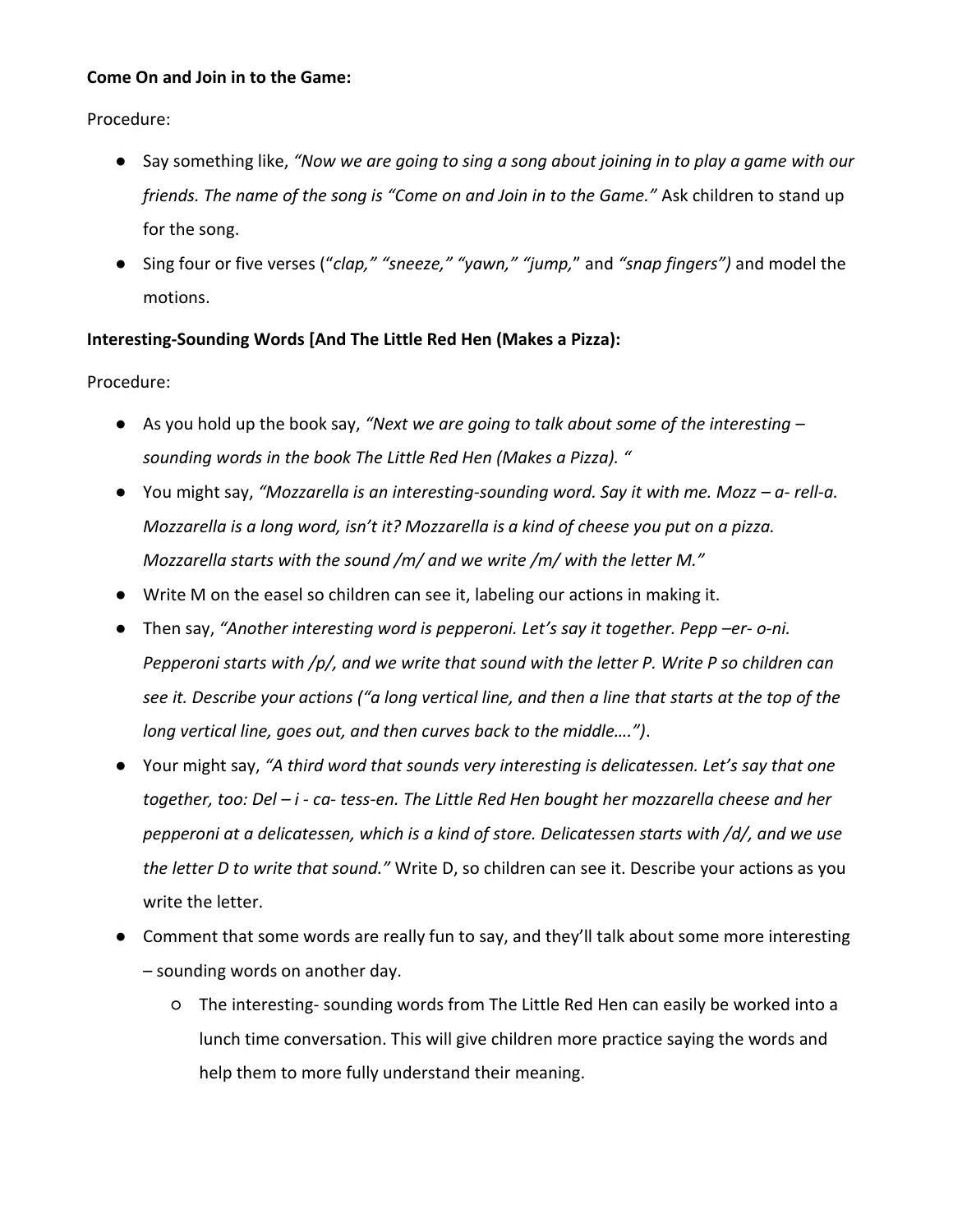#### **Unit 2, Week 2, Day 2**

Materials: Poetry poster, flannel board and pieces for "Five Green and Speckled Frogs", *A Letter to Amy*

#### **Five Green and Speckled Frogs:**

Procedure:

- Say, *"Today we are going to start by singing "Five Green and Speckled Frogs."*
- As you place the log on the flannel board say, *"I am going to put the brown speckled log right here at the top of the flannel board. Here is the cool blue pool that I will put beside the log. Now count the frogs with me so we are sure they are all here today".* Count the frogs with the children as you place them on the log.
- Sing the song as usual.

#### **Three Little Monkeys:**

Procedure:

- Say, *"Those five green and speckled frogs seem to have fun together in the cool pool, don't they? Now I am going to teach you a new poem about three little monkeys who have fun together, too. The name of this poem is "Three Little Monkeys."*
- Hold up one hand with three fingers extended, with thumb and little finger clasped over one another, beneath them. Show children how to move their hand back and forth.
- Chant the poem (Do not show Poetry poster yet), and as you chant, fold back one of the three fingers with each verse. Go slowly so children can do the poem and motions with you.
- After reciting the monkey poem, show children the poetry poster. Read the title as you underline the words with your finger. Talk about the illustration: *"Here are the three little monkeys swinging on the tree branches—1, 2, 3 (point to and count them), and here's the crocodile beneath them in the water. Suggest that maybe the monkeys should find another place to play!!"*

### **Guess What Word I am Saying (And A Letter To Amy):**

- Hold up the book *A Letter to Amy*. Say, *"We have been reading the story, A Letter to Amy, and now I am going to say some words from the story in an interesting way, a way that is not quite right. I want you to say the words the right way. If I say p – (pause) –arty, p- (pause) – arty, you would say party."* Give one more example if you think children need it to understand the task. (In this task, you provide onset-rime parts of words or the onset and the rest of the word, in a two syllable word.)
- Say some words in the *"interesting way"* and give children time to repeat the word the right way. You can use the following words:
	- *Mail : m – (pause) –ail*
	- *Rain : r – (pause) – ain*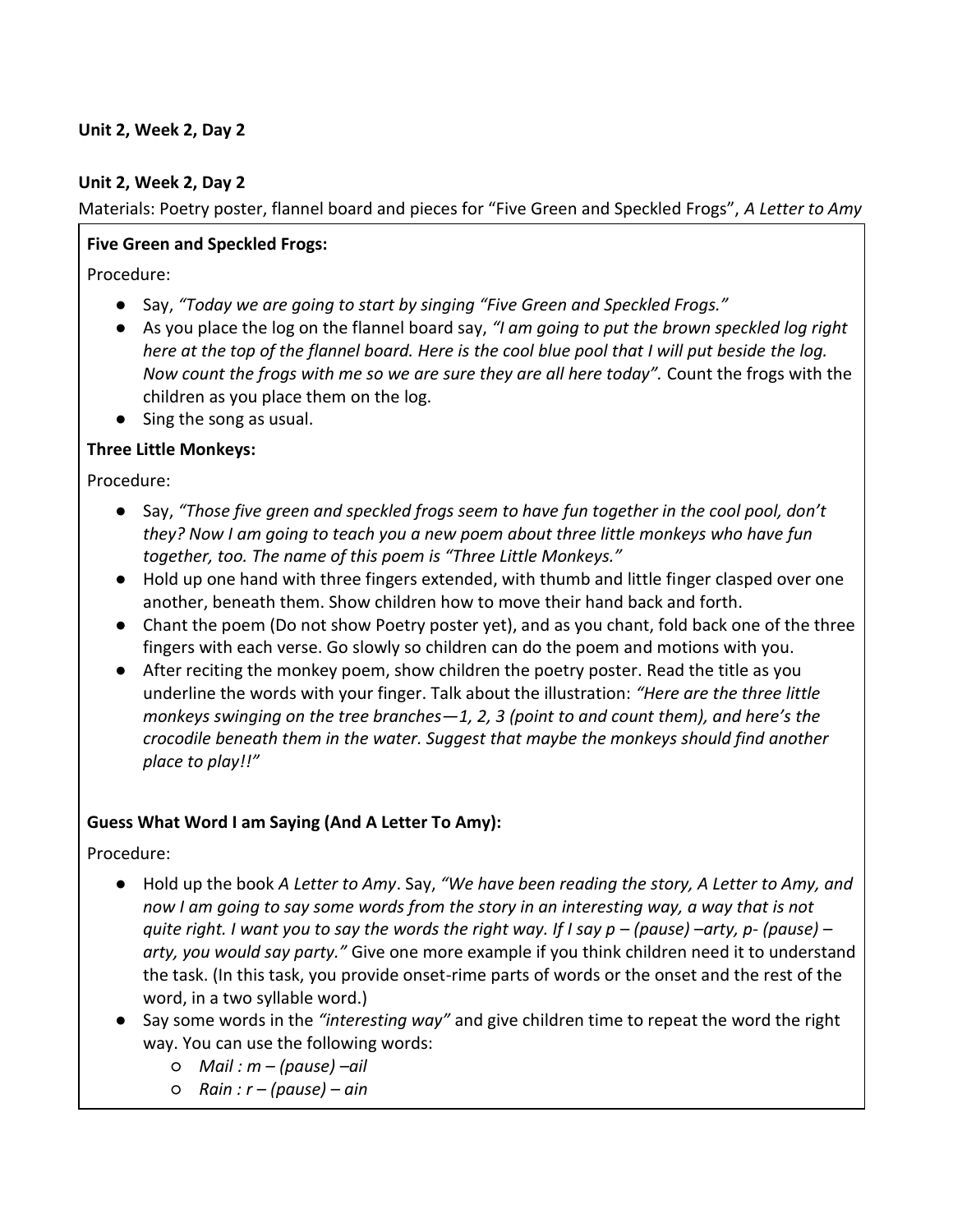- *Willie : w- (pause) – illie*
- *Wind : w- (pause) –ind*
- After you say the word parts once, repeat them a second time, before children say the word the right way.
- After children guess the word, use the word in a sentence to convey its meaning.
- An example of this would be: *"Yes, party is the word I was saying. Peter invited Amy to his birthday party."*

## **Head and Shoulders, Knees and Toes:**

Procedure:

- Say something like, *"We've been sitting for a while so let's stand up and move our body from head to toe! We are going to sing, "Head and Shoulders, Knees and Toes.*"
- Sing the song and do the motions as usual. Tell children that you will sing the song a second time, this time humming the tune and touching the body parts without saying the words out loud.

## **Interesting – Sounding Words (And A Letter To Amy):**

- Show children the book A Letter to Amy. Say, *"In this story, A letter to Amy, there are some interesting – sounding words that I would like to talk about. Envelope is an interesting word to say because it has three different parts. Let's say it together, en – ve-lope. Now clap out the parts with me."*
- Say, "Hopscotch is another interesting word to say. How many parts does it have? Let's say it, *and then clap it. Yes, It has two parts, doesn't it? Hop – scotch."*
- Say, "What about the word Saturday? Let's say and then clap it: Sat *ur* day. It has three *parts, doesn't it? Saturday starts with /s/ and we use the letter "S" to write /s/. The letter" S" looks like this." Write S on the easel, so children can see it."*
- Invite children to say other long words and divide them. If a child provides a short word, compare it to a long word already discussed. For example, Tiger is not as long as crocodile, but it is still an interesting word to say.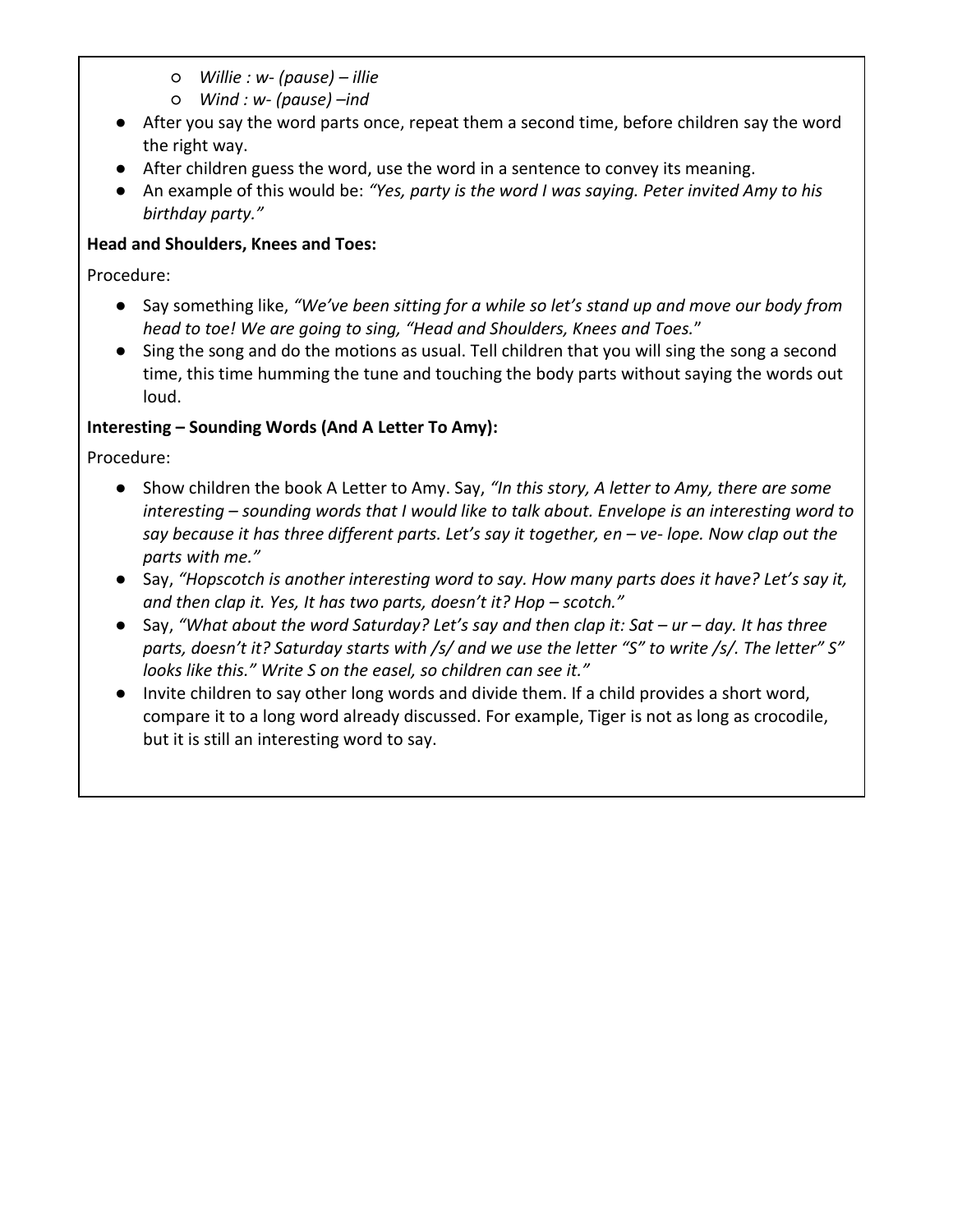**Materials:** Poetry posters, flannel board and pieces for "Old MacDonald Had a Farm" and "BINGO", *Dazzling Diggers,* alphabet cards, children's name cards

### **Old Mac Donald Had a Farm:**

Procedure:

- Today we are going to start with the song "*Old MacDonald had a farm."*
- Say, "First I am going to put the farmer, Old MacDonald, right here at the top of the flannel *board. Then I'll put the barn beside him. I am going to put all the animals we will sing about at the bottom of the flannel board and then move them one by one, up here to the top of the flannel board, as we sing about them. Let's sing about the cow first and then do the pig second.* Sing song as usual using all the animals you placed on the flannel board.
- When you are finished singing, ask children to say the animals' names with you as you remove them from the flannel board.

### **BINGO:**

Procedure:

- Say, *"Now we are going to sing the song about the other farmer who had a dog named Bingo."*
- Say, *"First, I am going to put the letters we use to write Bingo's name on the flannel board and I* want you to say the letter names with me. First we need the letter B (place B on the board). *The second letter we need is I. I will put it beside the B. The third letter we need for Bingo's name is N. Now we have B- I- N (point to each letter as you say it).*" Continue this way until all letters in Bingo are on the board.

Sing the song as usual, removing one letter for each verse and replacing each letter with a clap.

## **Mix A Pancake:**

Procedure:

- Tell children, *"We are going to learn a new poem today called "Mix a Pancake."* Recite the poem and model appropriate motions.
- Show children the poetry poster and point out parts of the illustrations that match the words in the verses. For example: *Here's the bowl of pancake batter with the spoon for mixing. And here's the skillet—a kind of pan-- that we fry the pancakes in. This is a giant pancake—a very, very big pancake-- up here that the cook has just tossed up and flipped!*
	- If possible, show a skillet, spoon, big bowl and pancake turner to the children.

## **Dazzling Diggers**

Procedure:

● Show the cover of the book and ask children if they remember the title. Point to the *D* in *Dazzling* and say /d/ as a clue, then point to the D in Diggers and say /D/ as a second clue. Confirm their answer by reading the title as you underline it with your finger. Also read the name of the author and illustrator.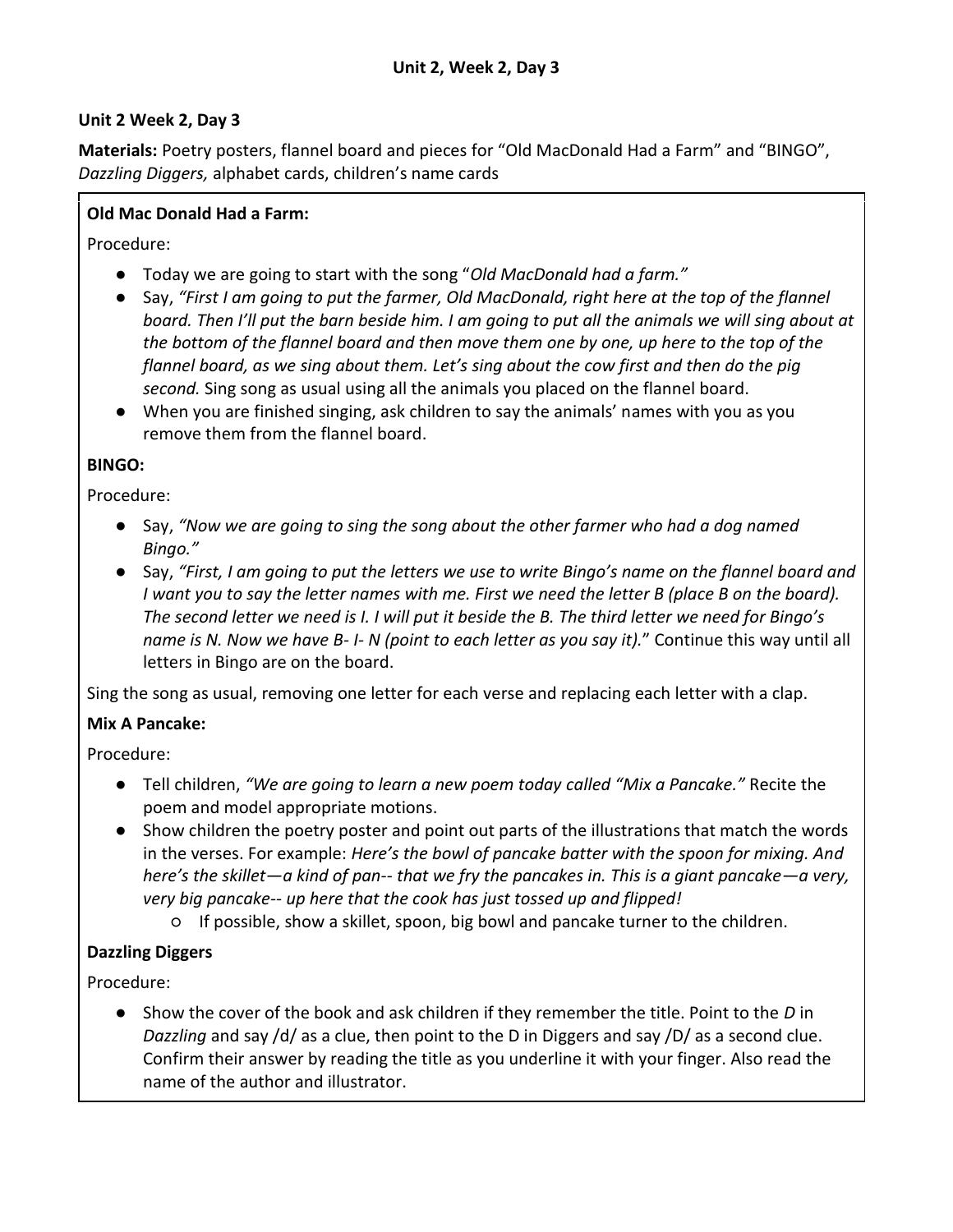- Read the book, keeping the natural rhythm of the verse. Point to the pictures to help children link names to objects.
- Go back to a few pages and comment on rhyming words. For example:*The words* big *and* dig *have the same last part—'ig'. They rhyme. Some words do not have the same last part-- like*  crash *and* break.*They don't rhyme. But* big *and* dig rhyme, *and so do* break *and* shake. As you say the word pairs that rhyme, segment the rime portion of the word.
- Go to a few more pages with rhymes and read them. This time, ask children if they can think of any words you have just read that rhyme --- words that have the same last part.
- If children do not respond quickly, read the verse again,lingering a bit on the rhyming words to emphasize them.If children still do not respond, say the words one after the other. For example, track *and* jack *have the same last part—'ack'-- They rhyme*

### **If Your Name Starts With [Name a letter], Clap Just Once:**

- Tell children, *"We are going to play the name game with letters again. This time, though, you will clap your hands once, instead of raising your hand or touching your ear, when I hold up the first letter in your name. I might tell you to clap more than once, so you need to really listen carefully"!*
- Play one round of the game. Sometimes, instead of saying clap one time, say clap two times or three times. Most children will probably know the first letter in their names, but have the name cards ready in case a child does not respond when his/her first letter is shown. Hold up the name card and point to the first letter, naming it and telling the child that he/she may clap hands.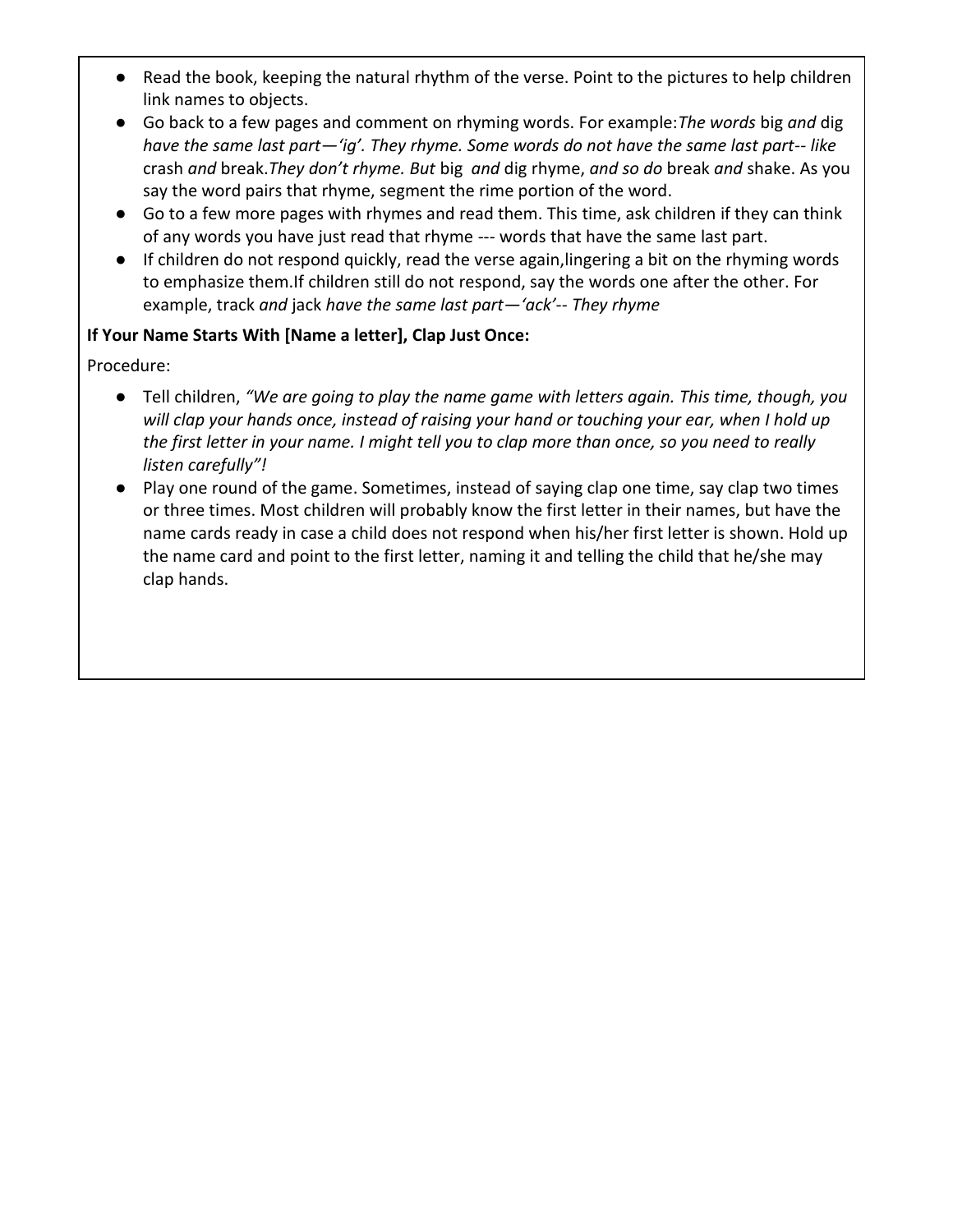**Materials:** Flannel pieces for" Five Green and Speckled Frogs" and flannel letters P, E, T, E, R , *HUSH!,* Alphabet cards, children's name cards, *A Letter To Amy, The Little Red Hen (Makes A Pizza)*, Picture Cards: pizza, bowl, saxophone

## **Five Little Ducks:**

Procedure:

- Say, "*The first song we are singing today is "Five Little Ducks.*" Let's get our hands ready to make the hills (model) and the quack, quack, quack (model)."
- Sing the song as usual.

## **Story-Character Bingo (And A Letter to Amy)**:

Procedure:

- Tell children you are going to sing *"BINGO," but instead of singing about the farmer's dog, you are going to sing about the boy who is the main character in A Letter to Amy*." (Show book cover and point to Peter's picture) See if children can guess who they are going to sing about.
- Show a card with Peter's name written on it. Use the card as a guide to help select the flannel letters to spell Peter. Point to the P in Peter and say, Peter begins with P, so the first letter we need is a P. Here it is (Place it on the board).
- Then point to the second letter in Peter and ask, *"What is the second letter in Peter? Yes, it is an E. I'll put the E right beside the P, now I have P-E. (point to each letter as you name it) What is the third letter in Peter's name? Yes, it is a T. I'll put the T beside the E. Now we have P - E - T."* Proceed the same way with the remaining letters.
- Tell children the song has the same tune as BINGO, but different words. It goes like this: *There was a boy who mailed a letter and Peter was his name-o. P-E-T-E-R (3 times), and Peter was his name-o.*
- Then sing the song substituting a clap for the missing letter, just as you do in Bingo. (It is helpful to have the letters for Peter on squares of felt. Put the letters on one side of the square and the clapping hands on the other side.

# *HUSH!***:**

- Show the cover of *HUSH!* and say, *"We have read this story before, so you will remember the title is ---"* (pause to give children a chance to respond). Confirm their answer by saying the title in a whisper and putting your finger to your own mouth.
- Point out the mother doing the same thing on the cover of the book.
- Ask children why the mother is whispering the word. Ask children the meaning of the word hush.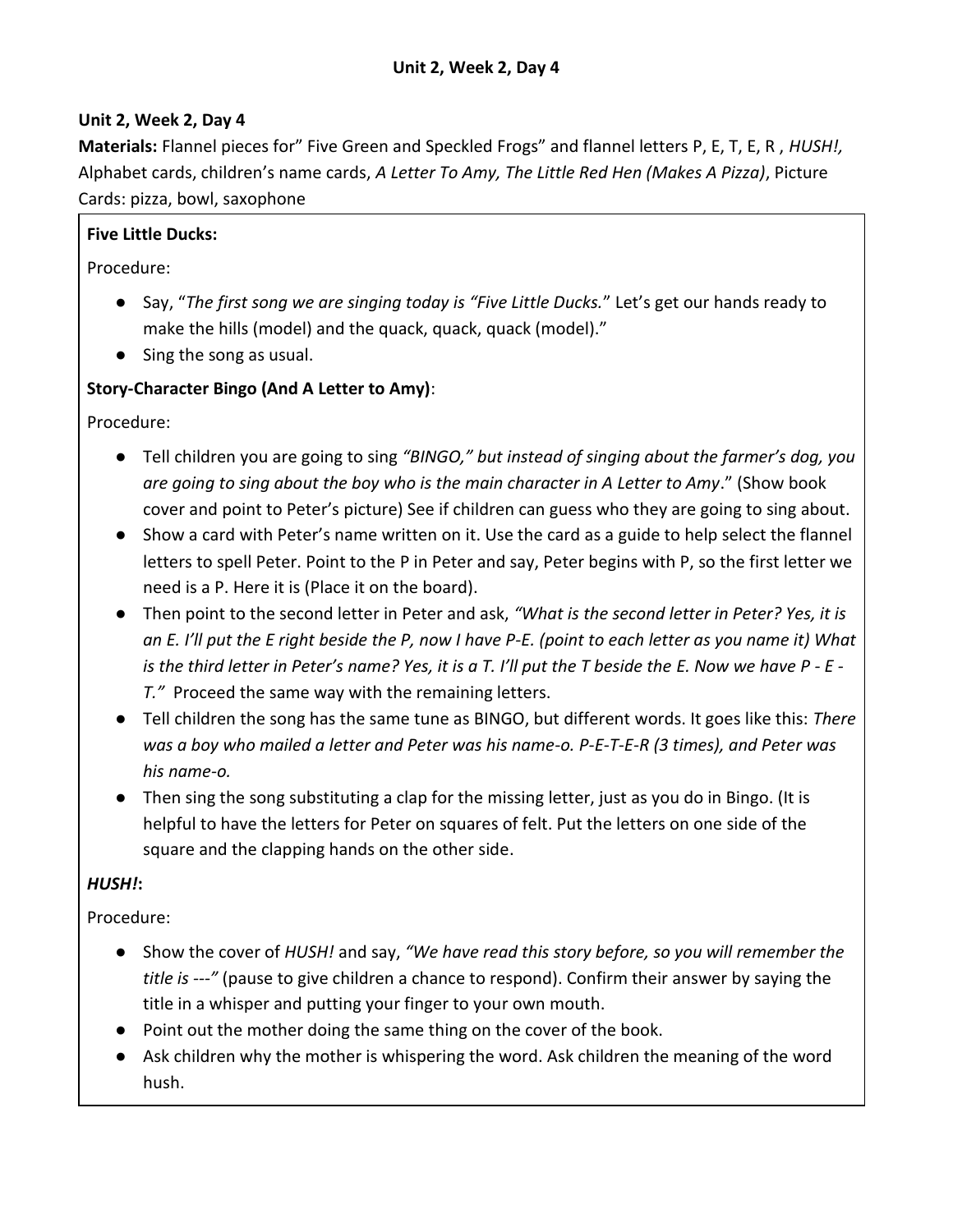- Read *HUSH!*, lingering on the first sound in sleeping and nearby every time so children can chime in.
- Comment as you read about the whereabouts and actions of the baby.
- After you have read the story, go back through it and comment on some of the words. As you explain a word's meaning, point to the appropriate picture. Examples: for a *"lean black cat",*  you might say, *lean means the cat is skinny, not fat*. For, *"don't come leaping,"* you might say, *This means stop making those big jumps.*

# **I'm Thinking Of \_\_\_\_ Clue Game [And** *The Little Red Hen (Makes A Pizza)***]:**

- Show children the cover of The Little Red Hen (Makes A Pizza) and tell them they are going to play a clue game with words from the story. Remind them to listen to all the clues, and to think for a bit, before raising their hands when they have an idea.
- For pizza, use these clues: *"This is a kind of food. This food has a crust and toppings.*" If children do not guess from those clues, give this one: *"This is the kind of food the Little Red Hen made".* If children need another clue, say, "*When we say this word, we hear two parts (clap 2 times)".*
- For bowl, use these clues: *These are round dishes that are open on the top and used to hold food or liquids. The Little Red Hen mixed her dough ingredients in one of these*. If children do not guess with those clues, and need another one, use this one: *The word I am thinking of begins with /b/.*
- For money, use these clues: *This is what people use to pay for things that they buy. The Little Red Hen used this when she went to the store to buy the things that she needed*. If children don't guess with those clues and need another one, use this one: *The word I am thinking of begins with /m/.*
- For cheese, use these clues: *This is a food that is made from milk products. The Little Red Hen used the mozzarella kind of this food on her pizza. The word I am thinking of begins with /m/.*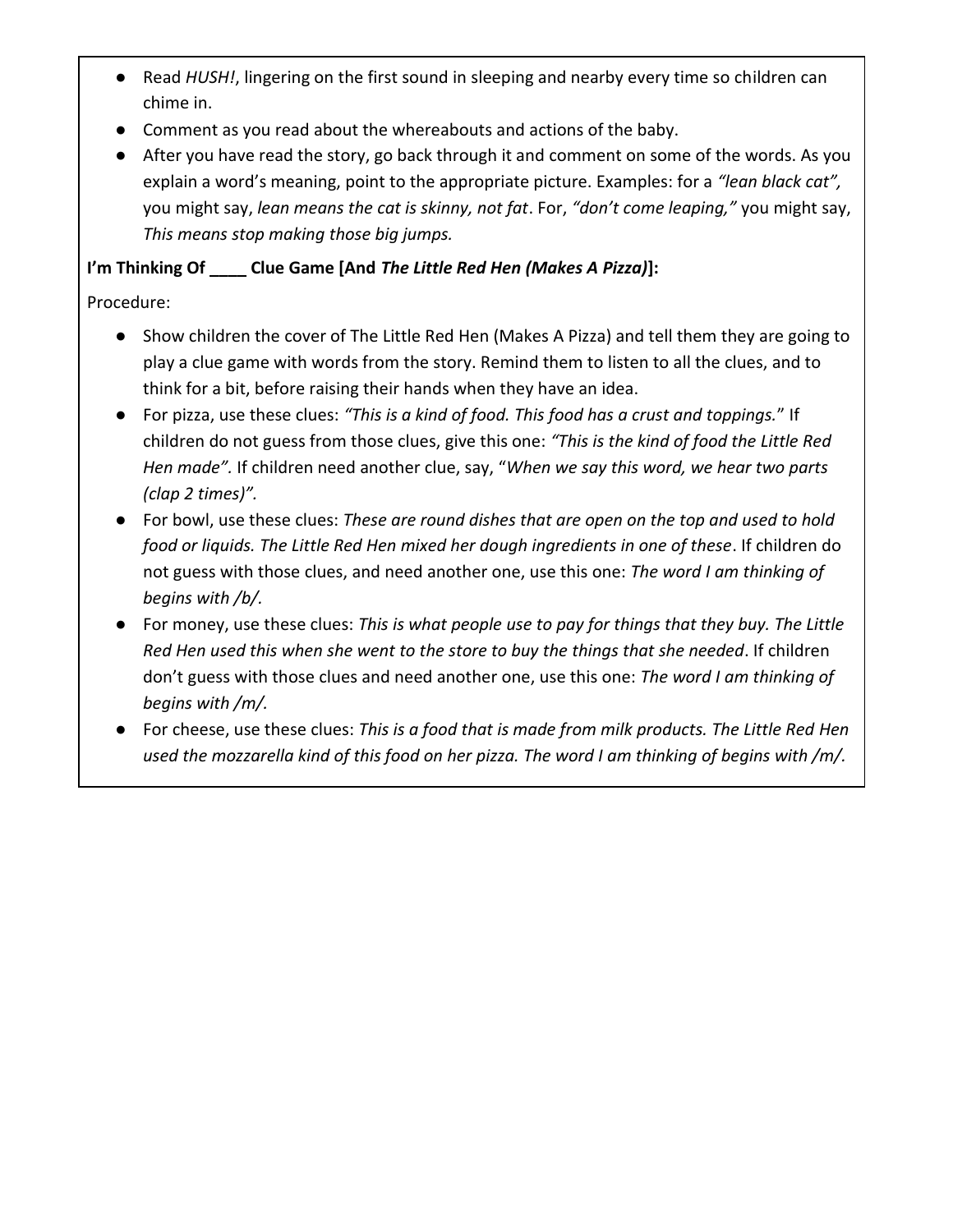**Materials:** Poetry posters, flannel board and flannel pieces for "Down By the Bay", two sets of uppercase alphabet cards

## **Down by the Bay:**

Procedure:

- Say, *"We are going to start by singing "Down by the Bay."* We will sing some familiar verses, ones you already know, and then we will add some new verses."
- Sing the song as usual.
- Add new verses (e.g., *"sheep driving a jeep," "pig dancing a jig"* or " *duck driving a truck"*)
- After singing, put the flannel pieces for sheep and jeep back on the board. Say, Sheep and jeep rhyme, they both have the same last part---eep. Sh-eep;  $/j$  --eep( segment the onset and rime portion of each word).

## **What Are You Wearing?:**

Procedure:

- Tell children, *"I am going to teach you a new song today, called "What Are you Wearing?"*
- Sing a verse, using the name of one of the children. [Child's name] is wearing a [color] shirt, a [color] shirt, a [color] shirt. [Child's name] is wearing a [color] shirt all day long.
- Go around the circle and sing to every child.

## **Mix a Pancake:**

Procedure:

- Turn to this poem in the Big Book of Poetry and ask if they remember the name of this poem. Then say, *"Yes*, (point to title) *it says right here, Mix a Pancake.* "As you read the title stress the /m/ as you point to the M in Mix, and the /p/as you point to the P in Pancake.
- Recite the poem.

## **Five Juicy Apples:**

- Show children the poem. Read the title and underline it with your finger. Point out the five juicy apples in the illustration. Ask children to count with you.
- Linger on the first sound of the second word in a rhyming pair (e.g., store/four, be/three, through/ two, pair/there) so children can chime in, as you recite the poem together.
- If there is not enough time for everyone to have their name used, tell children the rest will have a turn next time.
- Make a list of children's names ahead of time and cross off names as you use them in the poem.